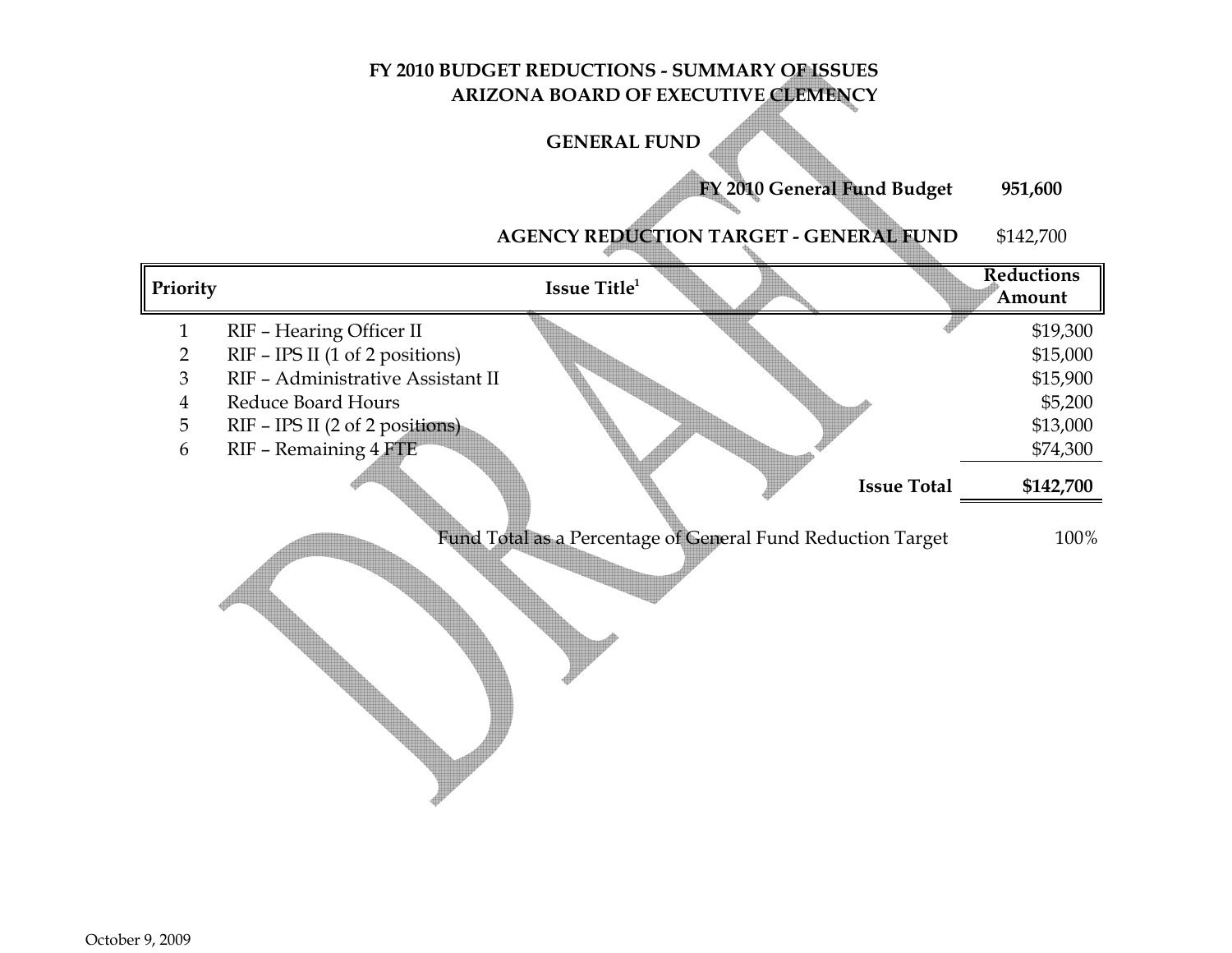#### **Arizona Board of Executive Clemency**

**Issue Title:** RIF – Hearing Officer II

**Issue Priority: #1** 

**Reduction Amounts:**  General Fund: 19,300

**Amount: \$19,300**

#### **Issue Description and Statement of Effects**

**This issue would eliminate the Personal Services and ERE totaling \$19,300 for one FTE Hearing Officer II as RIF for FY2010. (This figure also includes an estimated payout for Annual Leave balances for this position.)** 

**If this position were eliminated, the remaining staff would perform the administrative duties. The Probable Cause hearings, numbering 150-230 cases annually, currently conducted by this HO II, would be conducted by the Hearing Officer III and the Chairman/Executive Director positions.** 

**Please be advised that the recent budget cuts to the Board of Executive Clemency have reduced board members to a part time status (30 hours or less per week). The recently proposed budget cuts to the Board will make it extremely difficult to fulfill our mandated statutory responsibilities. The attached statutory change to §31-404 (J) is critical in providing the Chairman/Executive Director the needed flexibility in managing our remaining resources in the most cost effective way. A copy of statute §31-404 (J) is shown below. It reflects the written changes necessary to implement this action.** 

31-401. Board of executive clemency; qualifications; appointment; officers; quorum; meeting; executive director

A. The board of executive clemency is established consisting of five members who are appointed by the governor pursuant to this subsection and section 38-211. The governor shall appoint a selection committee consisting of the director of the department of public safety, the director of the state department of corrections and three other persons who shall submit a list of three qualified candidates to the governor for each vacancy on the board. The governor shall fill the vacancy by appointing a member to the board of executive clemency from the list. B. The members of the board shall serve on a full-time basis and the compensation of members shall be as determined pursuant to section 38-611. Each member shall be appointed on the basis of broad professional or educational qualifications and experience and shall have demonstrated an interest in the state's correctional program. No more than two members from the same professional discipline shall be members of the board at the same time.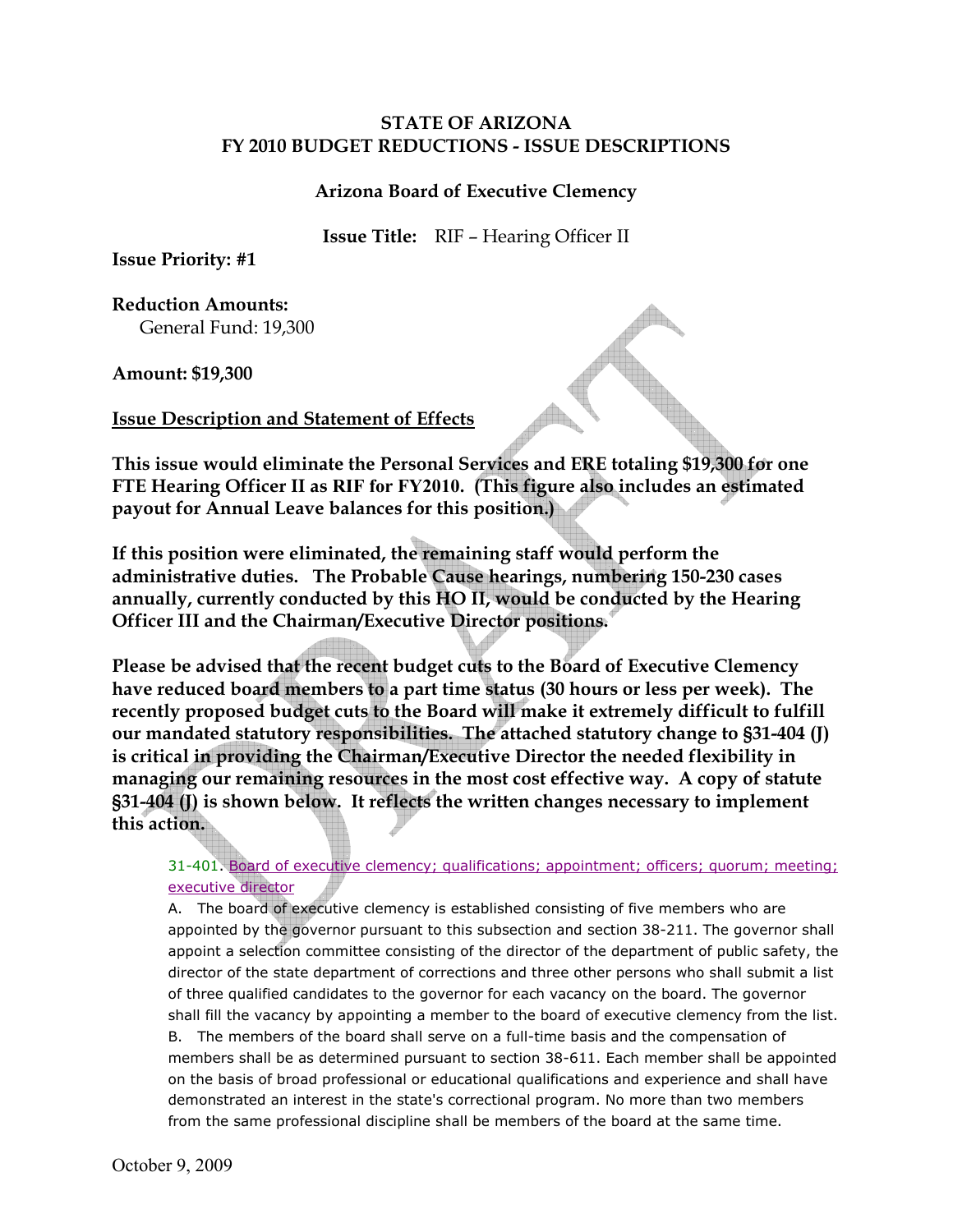C. Each member appointed to the board shall complete a four week course relating to the duties and activities of the board. The course shall be designed and administered by the chairman of the board and shall be conducted by the office of the board of executive clemency and the office of the attorney general. The course shall include training in all statutes which pertain to the board and participation in a decision making workshop.

D. Members shall be appointed for a term of five years to expire on the third Monday in January of the appropriate year.

E. A member of the board may be removed by the governor for cause.

F. The governor shall select a member of the board as chairman. The chairman shall select other officers as are advisable. The term of the chairman is two years, except that the chairman may be removed as chairman at the pleasure of the governor. If a board member's term expires while the member is serving as chairman, the chair shall be deemed vacant and a new chairman shall be selected.

G. The board may adopt rules, not inconsistent with law, as it deems proper for the conduct of its business. The board may from time to time amend or change the rules and publish and distribute the rules as provided by the administrative procedures act.

H. The board shall meet at least once a month at the state prison and at other times or places as the board deems necessary.

I. The presence of three members of the board constitutes a quorum.

The chairman may designate that the presence of two members of the board constitutes a quorum.

J. Except as provided in §31-403 (C) (3), §31-412 (C) (3), §41-1604.11 (D) (3), and §41- 1604.13 (C) (3), if two members of the board constitute a quorum pursuant to subsection I, paragraph 2 of this section and the two members do not concur on the action under consideration, the chairman of the board, if the chairman is not one of the members who constituted the quorum and after reviewing the information considered by the two members, shall cast the deciding vote. If the chairman of the board is one of the two members constituting a quorum at a hearing under subsection I, paragraph 2 of this section, and there is not concurrence on the action under consideration, no action shall be taken and the matter shall be heard before the board at which a quorum under subsection I, paragraph 1 of this section is present. action under consideration fails and the status quo remains in effect.

K. The board shall employ an executive director whose compensation shall be determined pursuant to section 38-611.

**The following is a summary of the responsibilities of the Hearing Officer II position.** 

- **Public Safety: The Hearing Officer conducts research and completes a report for cases seen before the Board. This information provided to the Board is used to base their decision to grant/deny an offender's release into the community. The objective of the Board is to protect the public by granting parole to those offenders who appear not to pose a threat to the community.**
- **Due Process: The Hearing Officer acts in a quasi-judicial capacity and presides over administrative hearings and related proceedings of considerable difficulty at which evidence, oral and written, is introduced by interested and adverse parties and determines if probable cause exists. The Hearing Officer ensures these hearings are conducted in a timely manner once received from the Az. Department of Corrections. If probable cause does not exist, the Hearing Officer has the authority to release the offender to his previous release status.**

October 9, 2009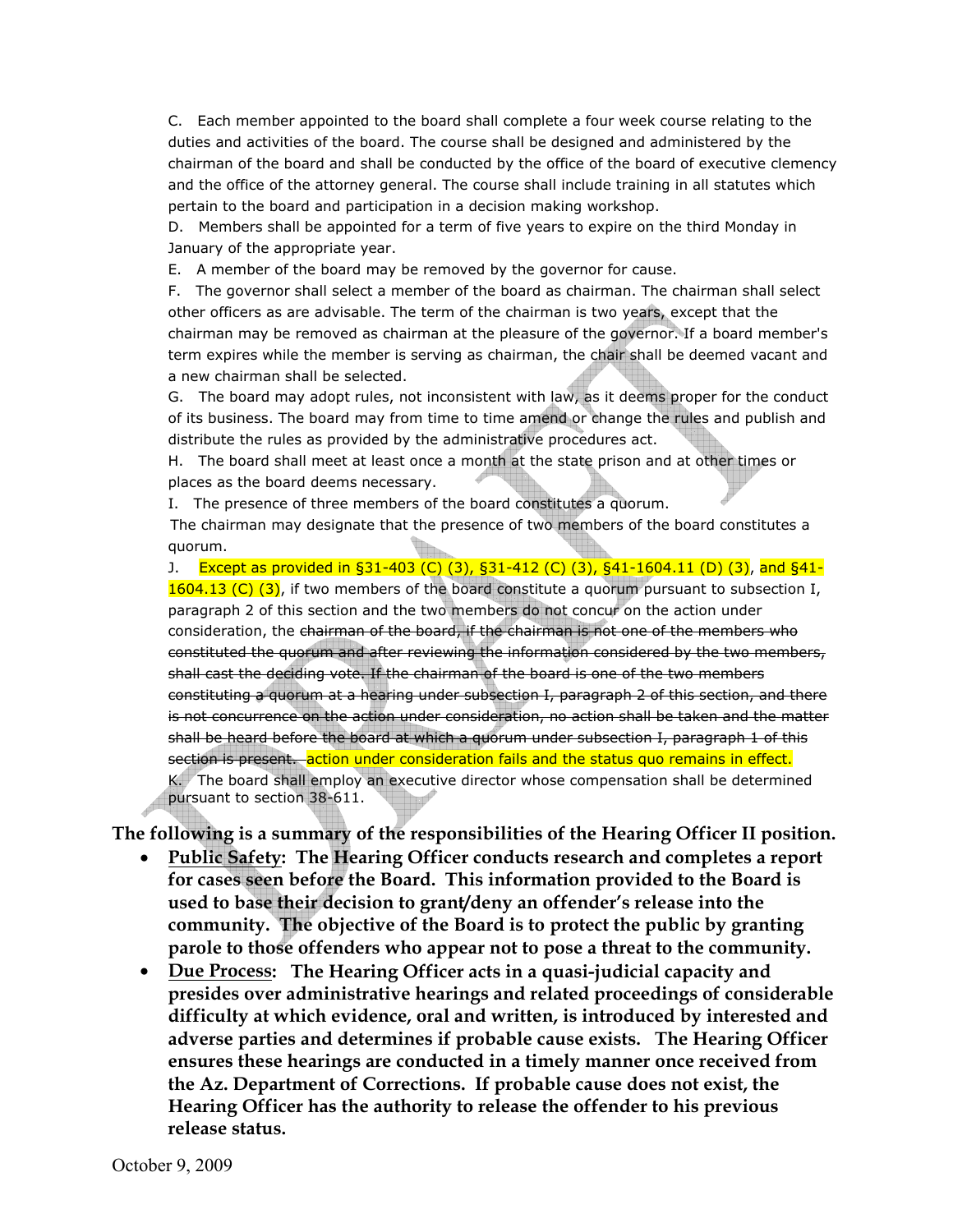• **Governor Decisions: The Hearing Officer conducts research and completes a detailed report in all clemency hearings. If recommended by the Board, the Governor uses this information to make a final decision in granting/denying commutations, reprieves and pardons.** 

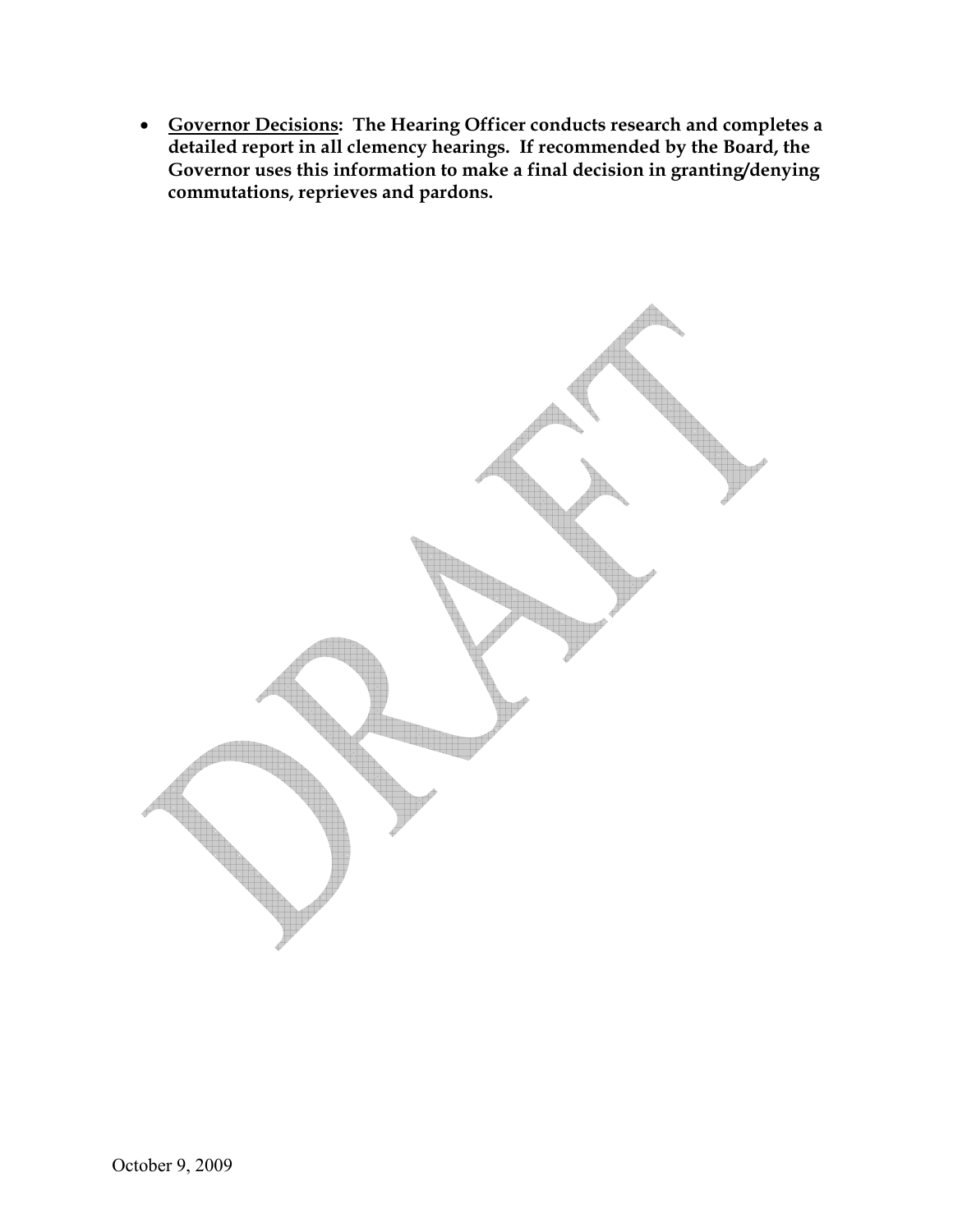## **Arizona Board of Executive Clemency**

**Issue Title:** RIF – IPS II (1 of 2 positions)

**Issue Priority: #2** 

**Reduction Amounts:** 

General Fund: 15,000

**Amount: \$15,000**

**Issue Description and Statement of Effects**

**This issue would eliminate the Personal Services and ERE totaling \$15,000 for one FTE Information Program/Processing Specialist II as RIF for FY2010. (This figure also includes an estimated payout for Annual Leave balances for this position.)** 

**The following is a summary of the responsibilities this position:** 

- **Schedules Parole hearings, tracks inmate movements, and maintains contact with public, institutions, victims, and officials.**
- **Prepares notifications for parole hearings**
- **Enters decision of parole hearings into AIMS, and notifies interested parties**
- **Schedules Absolute Discharge hearings with parole officers, inmate, victims, and officials as mandated by statute.**
- **Enters the decision of absolution discharge hearings into AIMS, and notifies interested parties**

**Because the parole hearings and absolute discharge hearings are mandated by statute, and if this position were eliminated, the duties mentioned would be performed by the remaining staff.**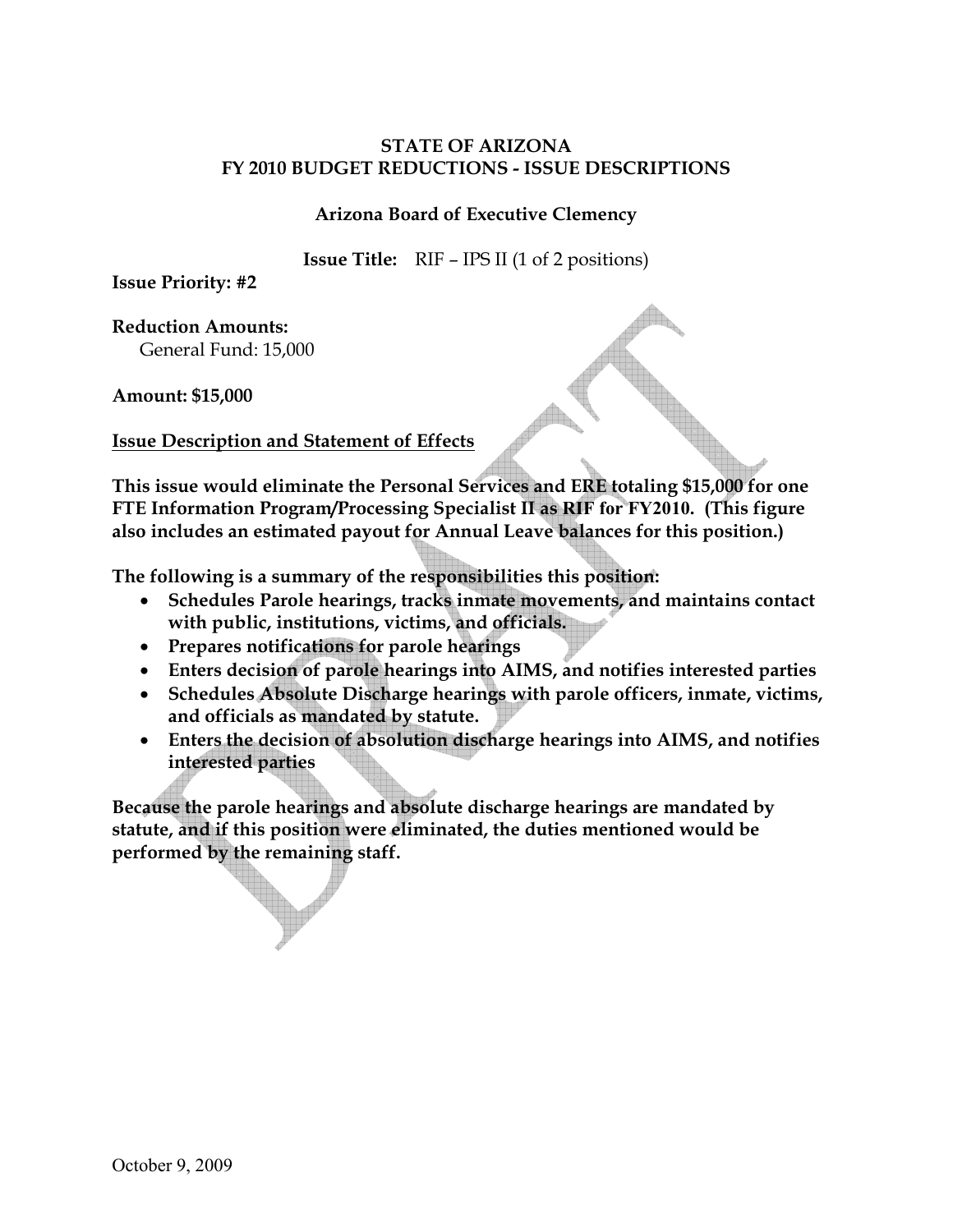## **Arizona Board of Executive Clemency**

**Issue Title:** RIF – Administrative Assistant II

**Issue Priority: #3** 

**Reduction Amounts:**  General Fund: 15,900

**Amount: \$15,900** 

**Issue Description and Statement of Effects**

**This issue would eliminate the Personal Services and ERE totaling \$15,900 for one FTE Administrative Assistant II as RIF for FY2010. (This figure also includes an estimated payout for Annual Leave balances for this position.)** 

**The following is a summary of the responsibilities this position:** 

- **Schedule Board hearings for an estimated 200 monthly Violator warrants in cooperation with ADOC Fugitive Services and the state institutions. This responsibility must ensure "due process' efforts are protected, therefore, this scheduling is time sensitive.**
- **If a continuation is requested, additional information must be gathered from other state agencies prior to scheduled hearing**
- **Enters the decision of violator hearings into AIMS, and notifies interested parties**

**The requests for public information are mandated by statute. The Board's ability to respond to the public requests in person, by telephone, and via mail would be significantly curtailed due to the reduction in headcount. This challenges the statute's definition of "timely manner". The responses to these requests would now be accomplished by the use of an automated phone system and by information posted on the agency website.** 

**The Board is entrusted with making decisions directly related to public safety. At this level of budget reductions, IT WOULD BE DIFFICULT to accomplish the statutorily mandated requirements as it relates to scheduling and conducting violator hearings within the required timeframes to meet "due process" mandates.**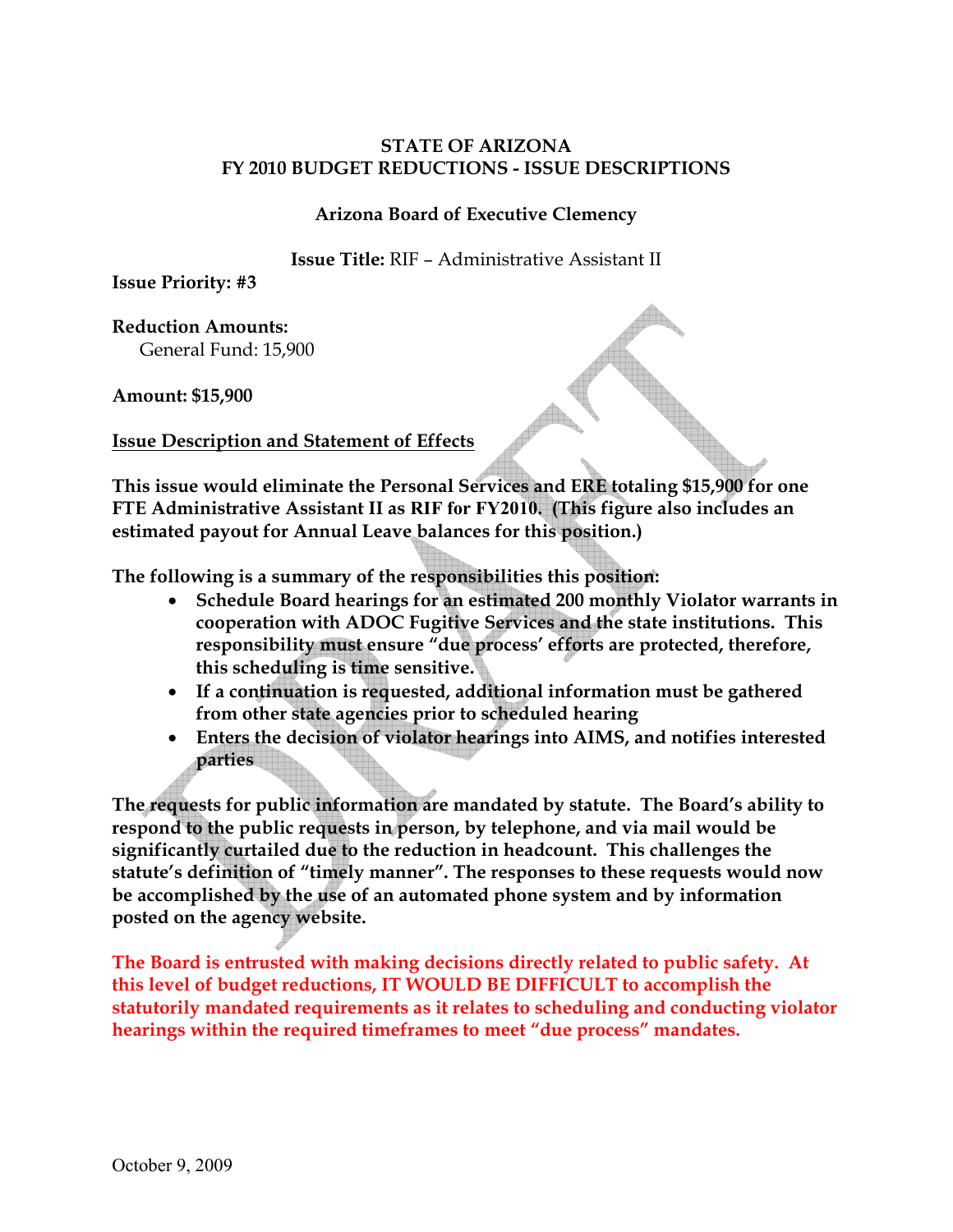#### **Arizona Board of Executive Clemency**

**Issue Title:** Reduce Board Hours

**Issue Priority: #4** 

**Reduction Amounts:**  General Fund: 5,200

**Amount: \$5,200** 

#### **Issue Description and Statement of Effects**

**The current HB 2010 Sec. 34 calls for four part time members and 1 full time position of Chairman/Executive Director, however, one Board position remains vacant due to the Board member's resignation. The Board would continue to conduct hearings as usual, however, with a Board panel of two part time members and the one full time position of Chairman/Executive Director. The Board would consist of a pool of eligible part time Board members who are called to conduct hearings as needed. The two part time Board members would work no more than 24 hours per week, saving the agency an estimated \$5,200.** 

- **The Board currently conducts an estimated 55 commutation/pardon hearings each month during a 3-day period. The agency would elect to conduct commutation/pardon hearings one day per quarter. An exception to this reduction would be 603L, Imminent danger of death, and reprieve hearings. This change would substantially reduce the number of Board hours. The reduction in preparation of packets for Board review would also be reduced substantially, thereby, enabling the staff members to assume additional responsibilities due to RIF of positions.**
- **The hearings held in person at Florence and Perryville institutions would be conducted telephonically. Those conducted in person at Alhambra would continue. The reduction in travel time would be needed to conduct all hearings in the reduced workweek.**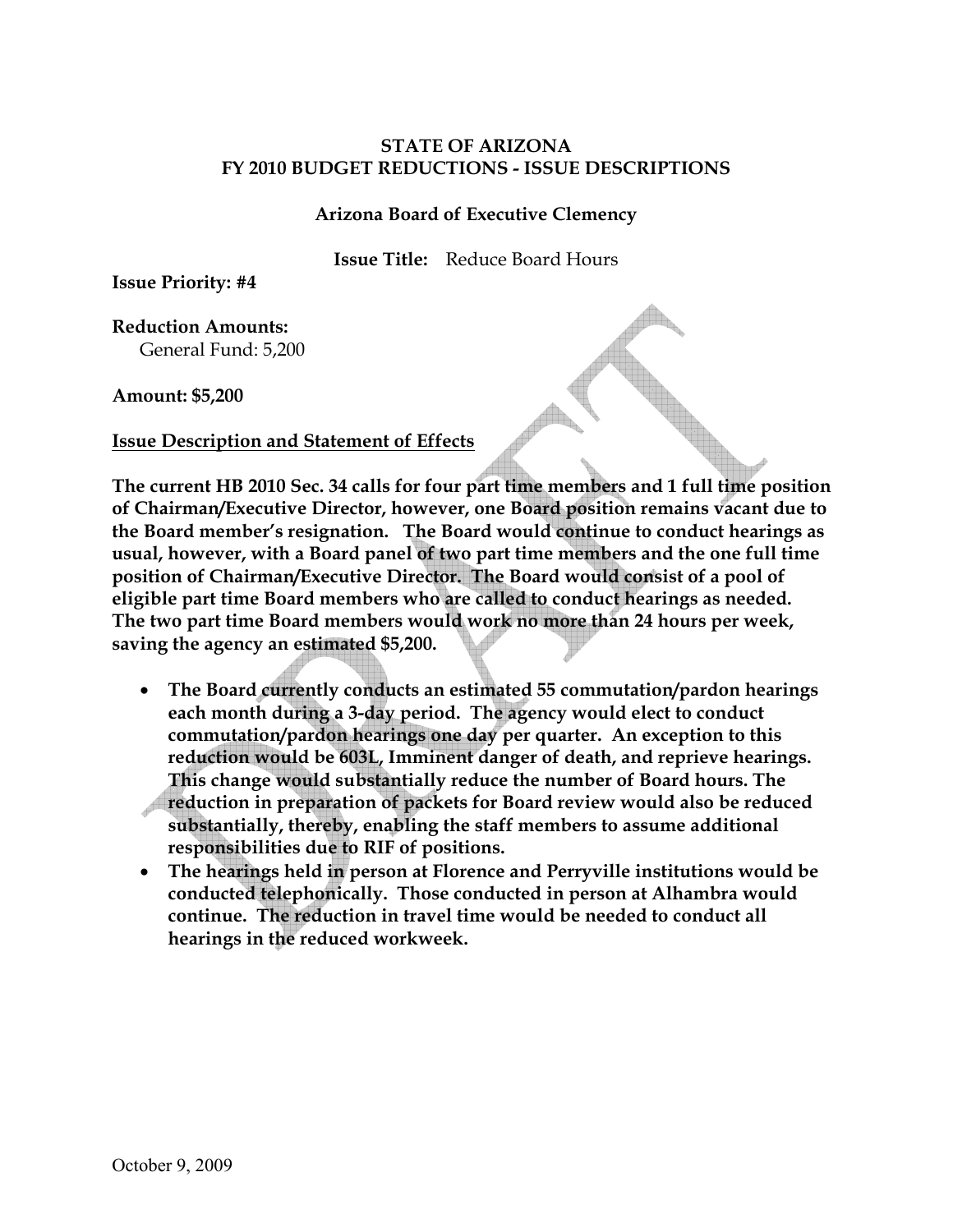## **Arizona Board of Executive Clemency**

**Issue Title:** RIF – IPS II (2 of 2 positions)

**Issue Priority: #5** 

**Reduction Amounts:** 

General Fund: 13,000

**Amount: \$13,000** 

**Issue Description and Statement of Effects**

**This issue would eliminate the Personal Services and ERE totaling \$13,000 for one FTE Information Program/Processing Specialist II as RIF for FY2010. (This figure also includes an estimated payout for Annual Leave balances for this position.)** 

**The following is a summary of the responsibilities this position:** 

- **Responsible for entering into AIMS an estimated 200 monthly Post-Conviction victim/official requests as mandated by statute**
- **Prepares notifications from these post-conviction victim/official requests for Board hearings**
- **Screens Phase I applications, schedules hearings, and prepares 75-100 document packets for Board hearings**
- **Receptionist for agency. Public/telephonic contact for agency on daily basis**
- **Commutation Disposition back up support the for Administrative Assistant III position**

**Because the post conviction hearings are mandated by statute, and if this position were eliminated, some duties mentioned would be performed by the remaining staff. The public contact in person and by telephone would be curtailed by use of automated phone system and by information posted on the agency website. The public requests for public information, as mandated by statute, would be delayed due to the reduction in headcount. This challenges the statute's definition of "timely manner".**

**The Board is entrusted with making decisions directly related to public safety. At this level of budget reductions, IT WOULD BE IMPOSSIBLE to accomplish its statutorily mandated requirements.**